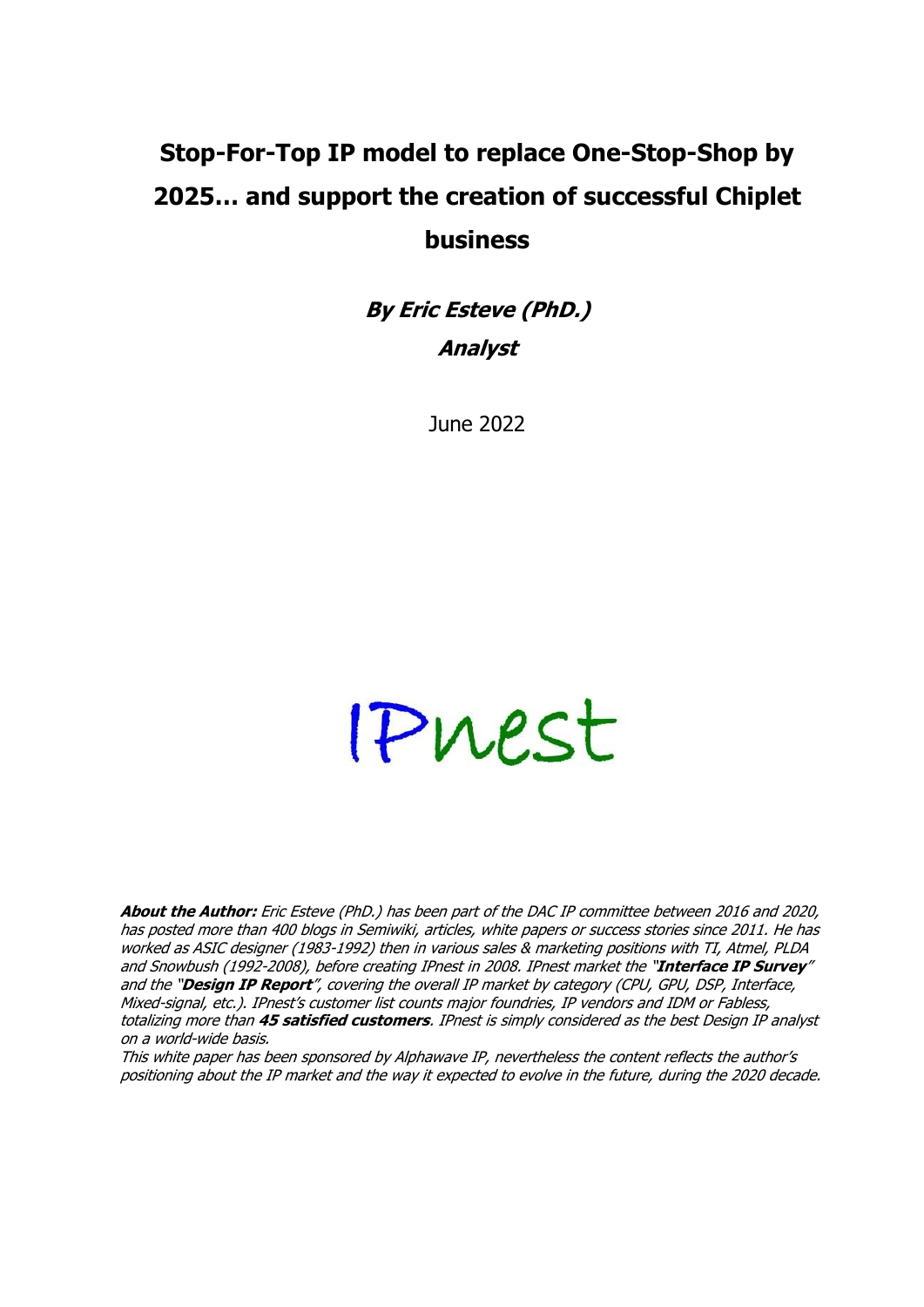# **Stop-For-Top IP Model to Replace One-Stop-Shop by 2025…**

#### By Eric Esteve (PhD.) Analyst, Owner IPnest

The One-Stop-Shop model has allowed IP vendors of the 2000's to create a successful IP business, mostly driven by consumer application, smartphone or Set-Top-Box. The industry has dramatically changed, and in 2020 is now driven by data-centric application (datacenter, AI, networking, HPC…), requiring best-inclass, high performance IP developed on bleeding edge technology nodes. That's why the Stop-For-Top IP model should replace the One-Stop-Shop model during the 2020 decade and allow to supply the right IP more efficiently to the demanding customer involved in data-centric application. The next step will be to develop and market chiplet created from the Stop-For-Top IP portfolio, to help chip makers to overcome Moore's law limitation and accelerate TTM for systems developed on technology nodes at 3nm and below. We think the IP vendors selecting Stop-For-Top IP model strategy will be the best positioned to offer chiplet at the right time when the semiconductor industry will need this innovation to overcome Moore's law limitation.

During the 2010 decade the successful business model for Interface IP has been the One-Stop-Shop IP model. Offering to the IP customer a single place where he could buy several functions was a good way to help him taking the decision to buy, instead of to make, while minimizing admin and legal task. It was faster to negotiate and sign IP license contract with only one supplier than with many. But the nature of modern IP has changed, as they can't be seen anymore as a commodity being cheaper to buy than to make. If we consider the star interface IP licensed for multi-million dollar, like PCIe 6 or CXL, DDR5 or HBM memory controller or PAM4 112G SerDes, designed on the most advanced technology node, performance, reliability, and robustness are now the essential pilar for decision making.

We have shown that the Interface IP market has been extremely healthy on the 2016 to 2021, growing with 20% CAGR, passing from \$520 million in 2016 to \$1300 million in 2021. If we consider the 2021 to 2026 forecast of the interface IP category, there are clearly two groups of protocols. The first group include PCIe and CXL, DDR memory controller, Ethernet and SerDes and chip-to-chip protocols. For these protocols, the largest part of IP revenues is generated by the most advanced functions targeting bleeding edge technology nodes. For the other protocols, the group of USB, MIPI, SATA or HDMI, both the weight and growth rate are lower. It's not a coincidence if in the last group, protocols are used in consumer type of applications like smartphone, PC or TV, or even automotive. Protocols from the first group are requested in applications like datacenter, HPC, networking, wireless base station, storage, etc. that we can summarize by enterprise. Sounds like the old battle, consumer vs enterprise.

We have reworked the interface IP forecast for the next five years to extract the high-end part of PCIe and CXL, DDR memory controller, Ethernet and SerDes and chip-to-chip IP products, which are targeting advanced technology nodes, 7nm and below. The result can be synthetized on Table 1.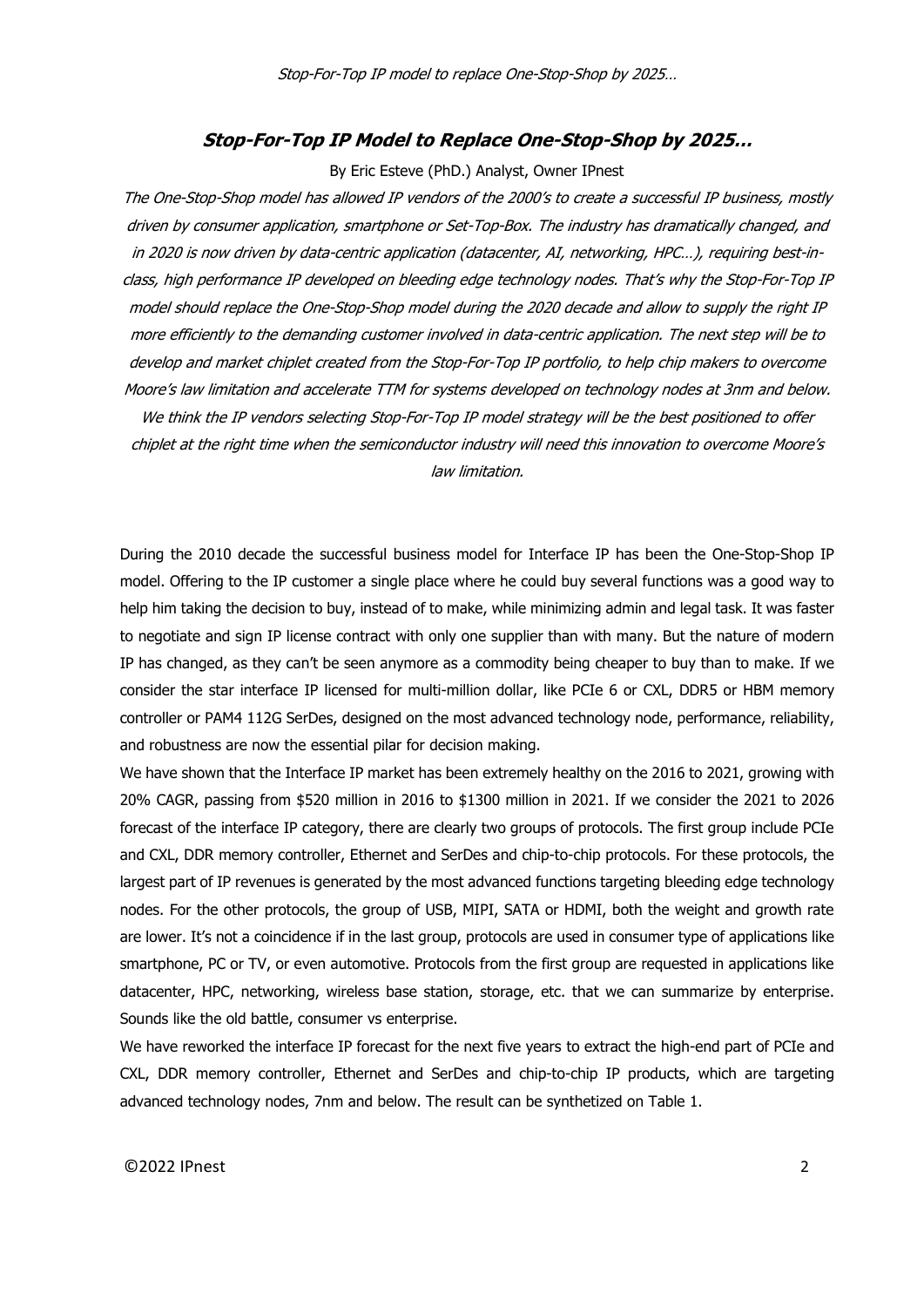Stop-For-Top IP model to replace One-Stop-Shop by 2025…

| <b>High-End Only</b>          | 2021  | 2022  | 2023  | 2024  | 2025  | 2026    |
|-------------------------------|-------|-------|-------|-------|-------|---------|
| <b>PCIe 34%</b>               | 155,0 | 207.6 | 312,0 | 416,3 | 544.8 | 672,0   |
| <b>DDR 23%</b>                | 205,6 | 264.0 | 322,5 | 394.0 | 483.3 | 575,0   |
| Ethernet & SerDes 19%         | 228,4 | 291.0 | 359.7 | 415.8 | 415.8 | 537,2   |
| D <sub>2</sub> D inc. XSR 50% | 30.0  | 60.0  | 107.0 | 165.0 | 226.6 | 324.5   |
| TOTAL (\$M)                   | 619   | 823   | 1 101 | 1391  | 1670  | 2 1 0 9 |

**Picture 1: High-End Protocols Interface IP Forecast 2021-2026 Table**

It can be interesting to compare these results with the total generated by all interface IP protocols for the same period:



**Picture 2: All Protocols Interface IP Forecast 2021-2026-Graphic**

| All Interface IP (Sm)         |      | 2021 2022 2023 2024 2025 2026 |      |      |      |      |
|-------------------------------|------|-------------------------------|------|------|------|------|
| <b>IP Revenues (CAGR 19%)</b> | 1249 | 1514                          | 1812 | 2125 | 2492 | 2933 |

**Picture 3: All Protocols Interface IP Forecast 2021-2026-Table**

If in 2021 the high-end part of interface IP revenues are slightly less than 50% of the total, this part is constantly growing to reach 72% in 2026. The reason is linked with the five years CAGR, much larger for the group of high-end part:

- High-end PCIe and CXL CAGR 2021 to 2026 of 34%
- Advanced DDR Memory Controller CAGR 2021 to 2026 of 23%
- Ethernet and VHS SerDes CAGR 2021 to 2026 of 19%
- Chip-to-Chip including XSR CAGR 2021 to 2026 of 50%
- High-end above interface growing in average with CAGR 2021 to 2026 of 28%

When total interface protocol IP revenues are expected to grow with CAGR 2021 to 2026 of 19%.

 $\bigcirc$ 2022 IPnest 3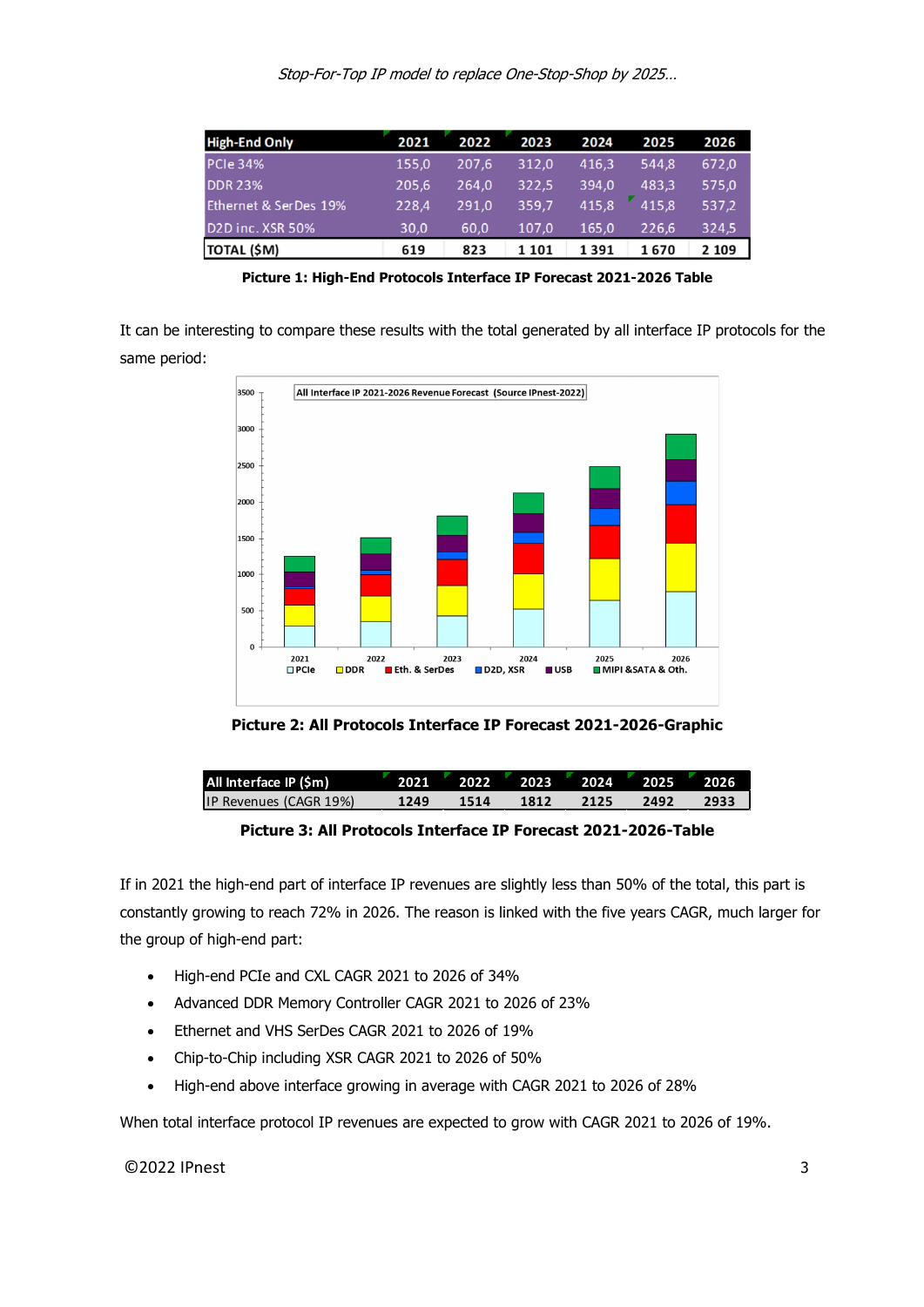For 2010 decade, two EDA vendors have successfully deployed One-Stop-Shop strategy, mostly targeting the interface protocol category, and have created a successful IP business. Synopsys has combined 55% market share (or \$727 million) in 2021 in interface IP category by supporting every protocols. On top of PCIe and CXL, DDR memory controller, Ethernet and SerDes, Synopsys supports USB, MIPI, SATA, HDMI and Display Port. These added interconnect protocols are intensively used in consumer, industrial and automotive applications, but almost not selected in the "star" applications of the 2020 decade, the data centric (datacenter, hyperscale, networking, HPC, AI, etc.).

The main question is to know if it will be possible to create a successful IP business during the 2020 decade by focusing only on the high-end data-centric interconnect protocols developed on advanced technology nodes, 7nm and below? If we consider the 2021 to 2026 forecast of high-end IP (Table 1), the segment which was looking like a niche market in 2020 is expected to become a two-billion-dollar market in 2026. The question becomes: would a vendor employing all engineering resources to support high-end data-centric interconnect protocols be able to reach 25% market share in 2026 and create a successful \$500 million business?

An IP vendor able to position on Top IP only, by moving from well-known "One-Stop-Shop" model (selected by Synopsys and Cadence in the 2000's) to "Stop-For-Top" model, will generate a better ROI. This IP vendor will differentiate from Synopsys and Cadence and extract higher IP revenues growth!

The goal is clear, the strategy will have to be defined and fine-tuned for each data-centric protocol, keeping in mind that the long-term process must be completed by the second step, market deployment of application specific chiplet, with specification based on the high-end data-centric IP portfolio. Stop-For-Top IP strategy is now clearly defined.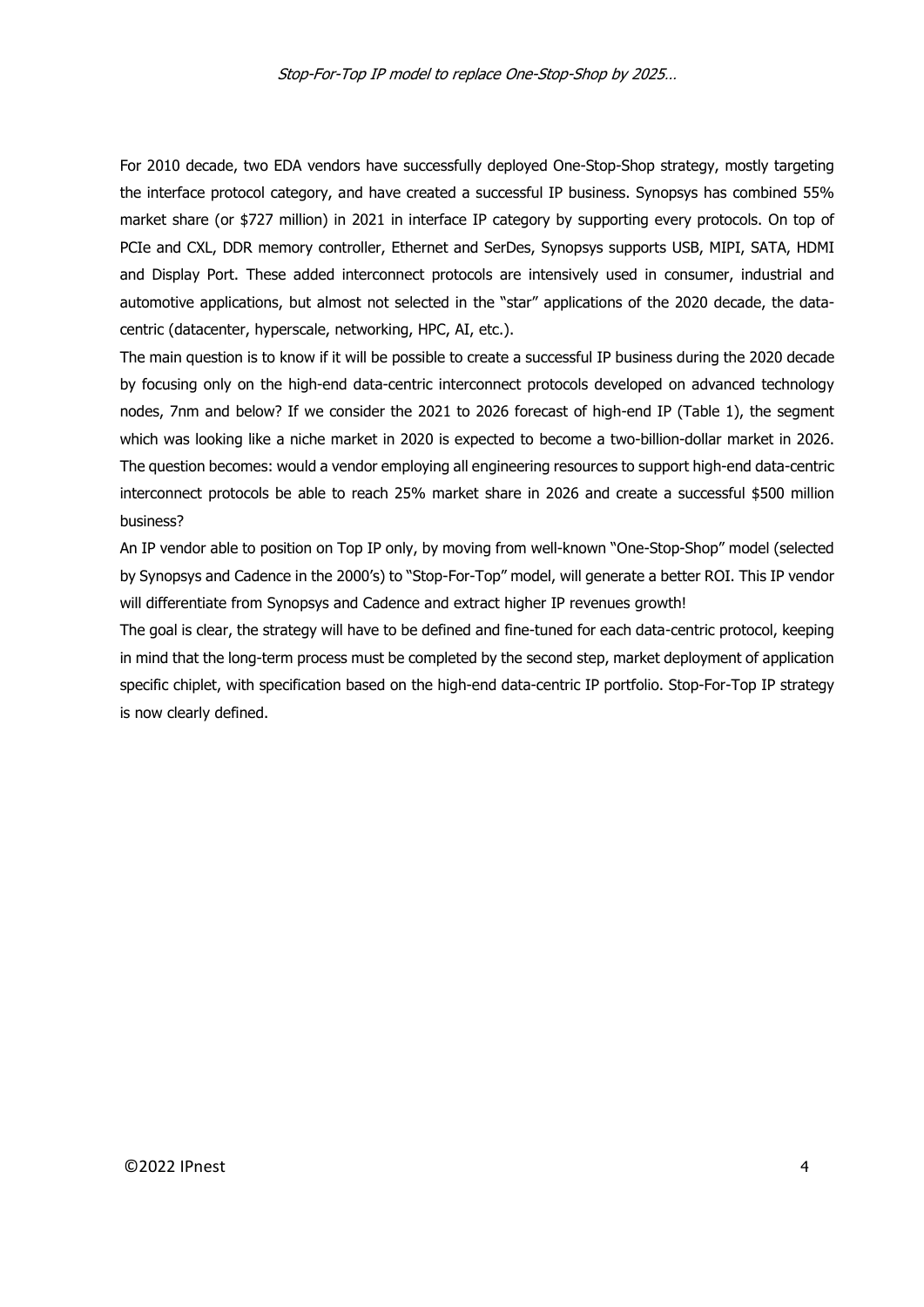# **Step 1: Stop-For-Top IP strategy deployment by protocol**

## **PAM4 SerDes 112G**

The development of DSP based PAM4 SerDes is extremely complex and require building an excellent engineering team. Being the first to offer to the market a robust 112G SerDes, showing the best Bit Error Rate (BER) and demonstrating highest reliability is the key to engage a virtual cycle. New customer will select SerDes IP vendor based on market success, existing customers acting as reference for the quality of this very complex IP. PAM4 SerDes IP robustness is the killer argument in the selection process, even if latency, silicon area and power consumption should be optimized, but these parameters are ranked after robustness. Competitor 112G SerDes demonstrating much lower power consumption (or area, or latency) but being unstable once implemented will never make the decision.

Because PCIe and CXL PHY are derived from SerDes, demonstrating well designed SerDes will greatly help offering best in class PCIe/CXL PHY.

# **PCIe and CXL IP solution**

PCIe is used in many applications ranging from test equipment to automotive, including enterprise. Data centric, AI and HPC are clearly the first adopter for the latest PCIe standard release. That's why we consider PCIe 5 and 6 to be the flagship offer for Stop-For-Top IP. Demonstrating compliance with the standard of the PCIe IP solution and interoperability is a must-have for this protocol and the controller must be designed supporting all the features defined in the specification. This will allow to provide the best possible support to extremely demanding customers. Such a positioning will require that verification has been exercised on customer precise selection, as the possible configurations are very high due to the numerous features. Stop- For-Top PCIe IP associate a very reliable PHY (offering excellent BER) and a features-rich controller, the solution being fully verified and interoperable.

CXL solution can be derived from the PCIe IP, but the PHY and the controller have been optimized for best possible latency while keeping excellent BER. At this stage, PCIe 6 and CXL are selected by early adopter to be integrated into chips targeting advanced technology node (5nm) developed with an aggressive schedule. The guarantee to select a stable, robust IP solution is by far the most important care about for early adopter. That's why offering optimized PPA (area and power consumption) will come later, for a second-generation IP.

#### **DDR Memory Controller (LPDDR5/4, HBM 2/2E)**

DDR memory controller IP has been the pilar of external sourcing of IP for SoC design. If this function doesn't work properly, the SoC can't be released to production (unlike with USB or HDMI IP, for example). This specificity helps to define the quality requirement associated with this IP perfection must be the rule. The high bandwidth requirement of data-centric application is pushing to use the latest release of memory controller showing highest data-rate (LPDDR5) or High Bandwidth Memory protocol (HBM2E).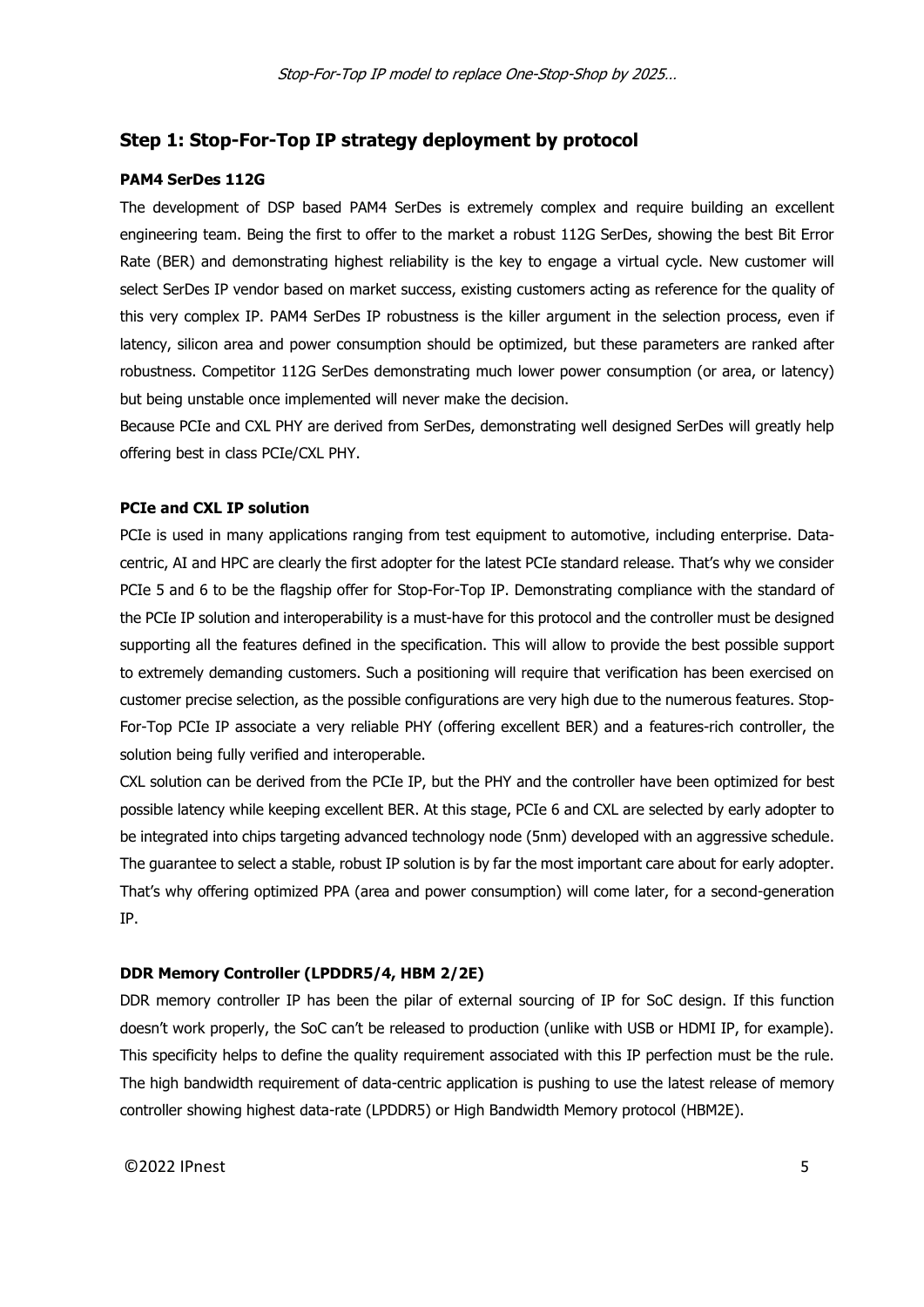#### **D2D interconnect (XSR and UCIe)**

Extra Short Reach (XSR) D2D standard allows serially interconnecting two chips using one or more SerDes which can run up to 112 Gbps on ultra short distance. The other option is to use parallel-based data transfer with forwarded clock operating in the 4 GT/s to 32 GT/s range (see Picture 4) in the **Universal Chiplet Interconnect Express**, or **UCIe**. UCIe formally announced in March 2022 is emerging as a standard protocol, counting almost 40 contributor members and may solve the issue created by the multiplication of D2D protocols, including in-house. According with Intel "Integrating multiple chiplets in a package to deliver product innovation across market segments is the future of the semiconductor industry and a pillar of Intel's IDM 2.0 strategy. Critical to this future is an open chiplet ecosystem with key industry partners working together under the UCIe Consortium toward a common goal of transforming the way the industry delivers new products and continues to deliver on the promise of Moore's Law."

The parallel, clock forwarded UCIe protocol, offer a strong advantage to enable a much lower latency and lower power consumption, compared to XSR SerDes. We expect UCIe to greatly help to create an open chiplet ecosystem.

| <b>Characteristics / KPIs</b>       | <b>Standard</b><br>Package       | <b>Advanced</b><br>Package | <b>Comments</b>                                                         |  |  |  |
|-------------------------------------|----------------------------------|----------------------------|-------------------------------------------------------------------------|--|--|--|
| <b>Characteristics</b>              |                                  |                            |                                                                         |  |  |  |
| Data Rate (GT/s)                    | 4, 8, 12, 16, 24, 32             |                            | Lower speeds must be supported -interop (e.g., 4, 8, 12 for 12G device) |  |  |  |
| Width (each cluster)                | 16                               | 64                         | Width degradation in Standard, spare lanes in Advanced                  |  |  |  |
| Bump Pitch (um)                     | $100 - 130$                      | $25 - 55$                  | Interoperate across bump pitches in each package type across nodes      |  |  |  |
| Channel Reach (mm)                  | $\leq$ 25                        | $\leq$ =2                  |                                                                         |  |  |  |
| <b>Target for Key Metrics</b>       |                                  |                            |                                                                         |  |  |  |
| B/W Shoreline (GB/s/mm)             | $28 - 224$                       | $165 - 1317$               | Conservatively estimated: AP: 45u for AP; Standard: 110u;               |  |  |  |
| B/W Density (GB/s/mm <sup>2</sup> ) | $22 - 125$                       | 188-1350                   | Proportionate to data rate (4G - 32G)                                   |  |  |  |
| Power Efficiency target<br>(pJ/b)   | 0.5                              | 0.25                       |                                                                         |  |  |  |
| Low-power entry/exit                | $0.5$ ns <=16G, 0.5-1ns >=24G    |                            | Power savings estimated at >= 85%                                       |  |  |  |
| Latency $(Tx + Rx)$                 | $<$ 2ns                          |                            | Includes D2D Adapter and PHY (FDI to bump and back)                     |  |  |  |
| Reliability (FIT)                   | $0$ < FIT (Failure In Time) << 1 |                            | FIT: #failures in a billion hours (expecting ~1E-10) w/ CXi Flit Mode   |  |  |  |

#### **Picture 4: UCIe D2D Protocol Characteristics Table**

To fulfill the need for ever increasing bandwidth has put pressure to move faster to target bleeding edge technology nodes and to release faster new version of interconnect protocols (PCIe, Ethernet, memory controller). Innovation like PAM4 modulation and creation of DSP-based SerDes to replace old, 100% analog based technique, were implemented, allowing to break the 100Gbps barrier. Innovative architecture has been defined pushing adoption of new standard like CXL, supporting cache-coherent memory sharing for processor, co-processor and AI accelerator, or Chip-to-Chip protocol between main SoC and chiplet, allowing to pass the technological area limit and offer more powerful system in a single package to support everincreasing needs to compute and interconnect data flow, like in the year 2000 using a SoC has led to smartphone explosion.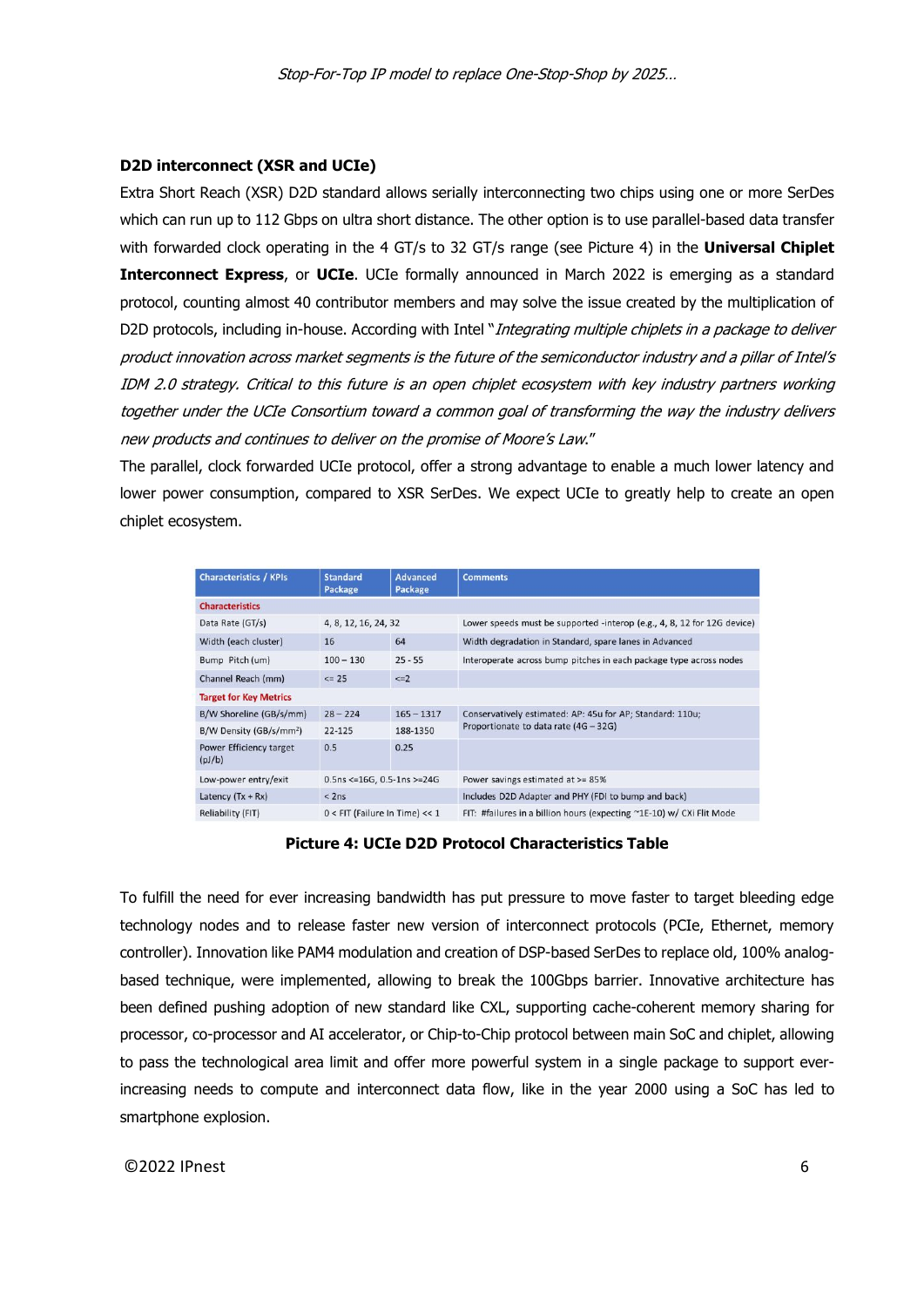If we synthetize, the next technology revolution will require using top interconnect and IP vendors will have to propose best-in-class interface IP, like above described, to create a successful IP business based on Stop- For-Top IP positioning. We think that offering Stop-For-Top IP should be the first step of a strategy, the final goal being to offer a chiplet portfolio, built by integrating already available interconnect IP into an Integrated Chip (IC), commonly named chiplet. To support this strategy, IP vendor will have to rely on a pool of dedicated resources specialized in ASIC design service. IP vendor will have to build this engineering team, whether organic or inorganic, by acquisition of an ASIC design service vendor.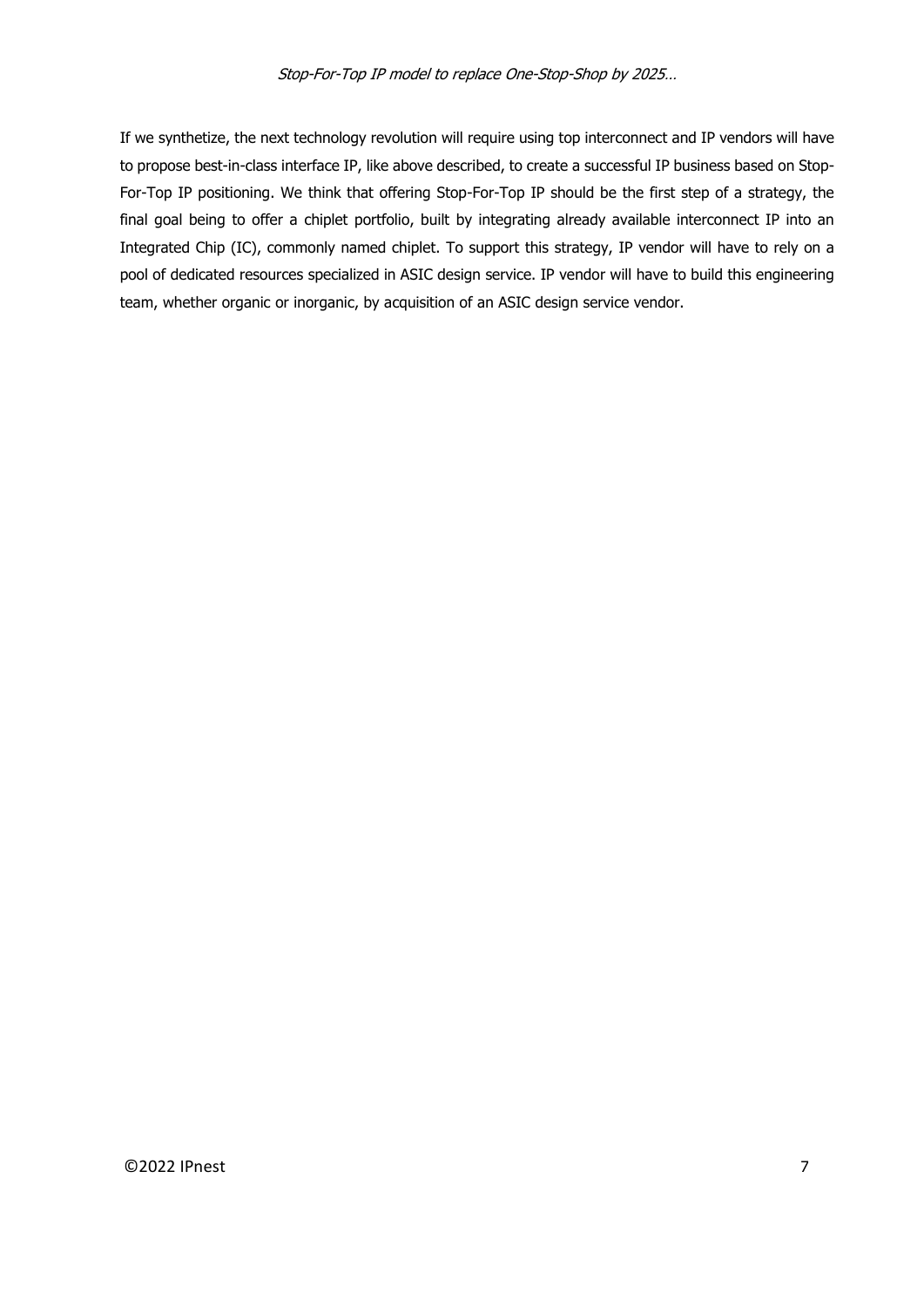### **Step 2: chiplet portfolio derived from Stop-For-Top IP**

There is now consensus in the industry that a maniacal focus on achieving Moore's law is not valid anymore for advanced technology nodes, eg. 7nm and below. Chip integration is still happening, with more transistors being added per sq. mm at every new technology node. However, the cost per transistor is growing higher every new node as well. Chiplet technology is a key initiative to drive increased integration for the main SoC while using older nodes for other functionality. This hybrid strategy decreases both the cost and the design risk associated with integration of other Design IP directly onto the main SoC.

Integration of a central SoC plus various accelerator or I/O chiplet in the same package is seen as the solution to overcome the challenge facing Moore's law. This strategy is effective for scaling not only server CPUs, but also for heterogeneous design of complex systems. Heterogeneous chiplet design allows us to target different applications or market segments by modifying or adding just the relevant chiplet while keeping the rest of the system unchanged. New developments could be launched quicker to the market, with significantly lower investment, as redesign will only impact the package substrate used to house the chiplet.

In fact, IP vendors have the best know-how to implement on silicon a function that they have designed to be a Stop-For-Top IP. For complex Design IP, even if simulation verification has been run before shipping to customers, vendors must validate the IP on silicon to guarantee performance. For digital IP, the function can be implemented in FPGA because it's faster and far less expensive than making a test chip. For mixes signal IP, like a SerDes based PHY, vendors select the Test Chip (TC) option enabling to run characterization of the IP in silicon before shipping to customer. Even though a chiplet is not simply a TC, because it will be extensively tested and qualified before being used in the field, the amount of incremental work to be done by the vendor to develop a production chiplet is far less.

In other words, the IP vendor is the best positioned to quickly release a chiplet built from his own IP, offer the best possible TTM and minimize risk. The business model for heterogeneous integration is in favor of various chiplet being made by the relevant IP vendor since he is owner of the Design IP and has the know how to properly integrate the function with the best TTM. In fact, IP vendors have the best know-how to implement on silicon a function that they have designed to be a Stop-For-Top IP. Nevertheless, chip makers can design their own chiplet, implementing house-made interconnects to protect their unique architecture, or source already available Stop-For-Top IP, if the development schedule allow to better comply with aggressive TTM requirements.

Unfortunately, the various protocol standards are not synchronized by a single organization. New PCIe standard can come one year (or more) earlier or later than the new Ethernet protocol standard. Using heterogeneous integration allows silicon providers to adapt to the fast-changing market by changing the design of the relevant chiplet only. Adopting this strategy provides better TTM and minimizes design cost for a new product, while better targeting end markets, compared to a general SoC. Considering that advanced SoC design fabrication requires massive capital expenditures for 5nm, 3nm or even more advanced